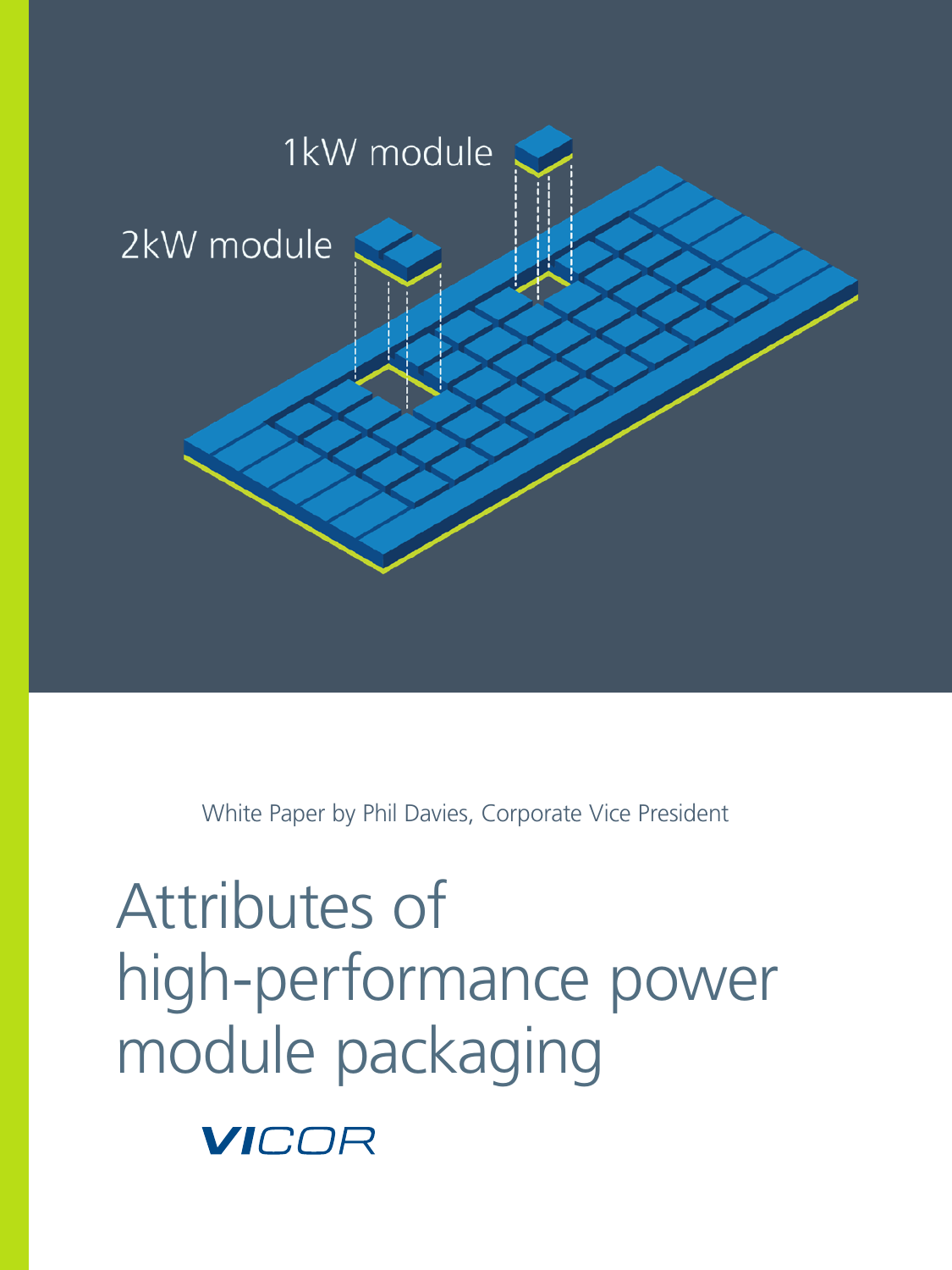From the first Brick to today's ChiP™ (Converter housed in Package), Vicor has been continually in‑ novating to deliver higher-performance solutions to power-system engineers. These innovations are a result of a steadfast focus on advancing four essential technology pillars: power delivery architectures, control systems, topologies and packaging.

The fourth pillar, power module packaging, has been a unique differentiator for Vicor since its inception. There are several attributes that enable a high-performance power module package, and Vicor consistently leads the industry in advancing each one:

- High power and current density
- Thermal adeptness
- Integrated magnetics
- Compatibility with high-volume PCB assembly techniques
- Automated and scalable high-volume manufacturing



Figure 1: Continual advancements in the four pillars of innovation have reduced power losses by 25% every 2.5 years enabling significant power- and current-density improvements

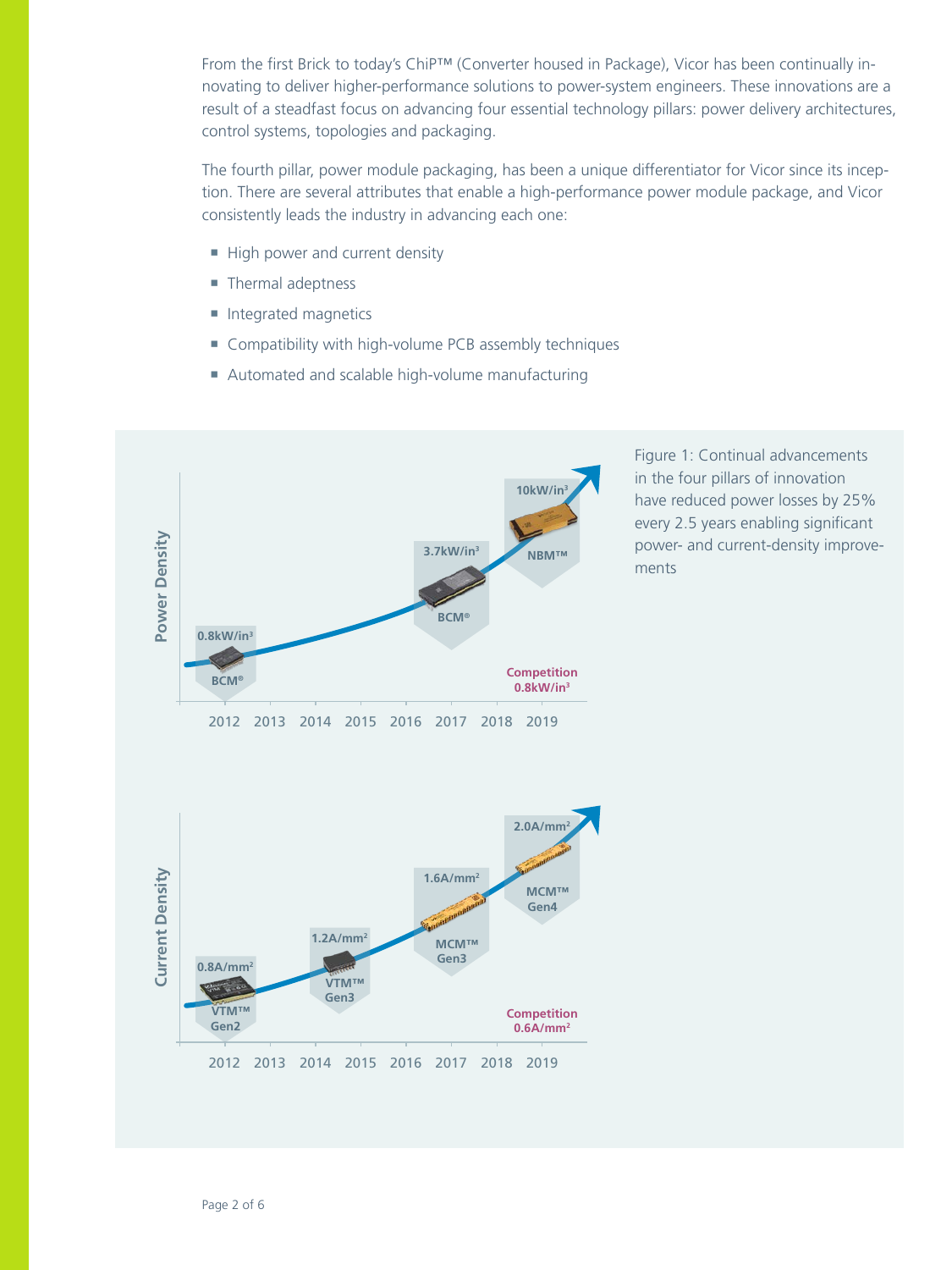### High current and power density

Each step of Vicor power module package development leveraged new materials, active and passive components and, most notably, improvements in magnetic structures based on higher switching frequencies. The higher frequencies are enabled by topology and control system improvements

incorporated in proprietary Vicor control ASICs. The recent launch of the fourth generation (Gen4) of these ASICs has enabled power density and current density numbers of 10kW/in<sup>3</sup> and 2A/mm2 respectively, enabling a new family of AC and DC high-power front-end converters and point-of-load (PoL) current multipliers. These latest generations of modular power solutions are changing the way power delivery networks (PDNs) are architected and designed in numerous industries.

### Thermally‑adept packaging

The multi-layer circuit boards within the power module on which components are placed are complex designs. They require special materials for optimal thermal conduction and to manage the flow of high currents and high voltages in tightly-packed spaces, all while minimizing power loss. The circuit boards also play a critical role in the assembly of the planar magnetics, which can be a source of major power loss.

"Vicor [fixed‑ratio](http://www.vicorpower.com/dc-dc/non-isolated-fixed-ratio)  [converters](http://www.vicorpower.com/dc-dc/non-isolated-fixed-ratio) capitalize on the thermally‑adept ChiP package by utilizing both chassis‑mount and through-hole board‑mount package options for up to 50kW arrays of 800V-to-400V bidirectional conversion at up to 98.8% efficiency."

Significant innovation has occurred over the years

in the area of power module development. In 2015 Vicor introduced a new ChiP™ package which advanced power density with full double-sided component placement. It delivered heat extraction from both sides of the ChiP to maximize performance and power ratings. Two years later, the introduction of the copper-plated ChiP further advanced ChiP packaging, significantly simplifying thermal management by means of a wrap-around copper jacket.

High-voltage and high-power Vicor fixed-ratio converters capitalize on the thermally-adept ChiP package by utilizing both chassis‑mount and through‑hole board‑mount package options for up to 50kW arrays of 800V-to-400V bidirectional conversion at up to 98.8% efficiency.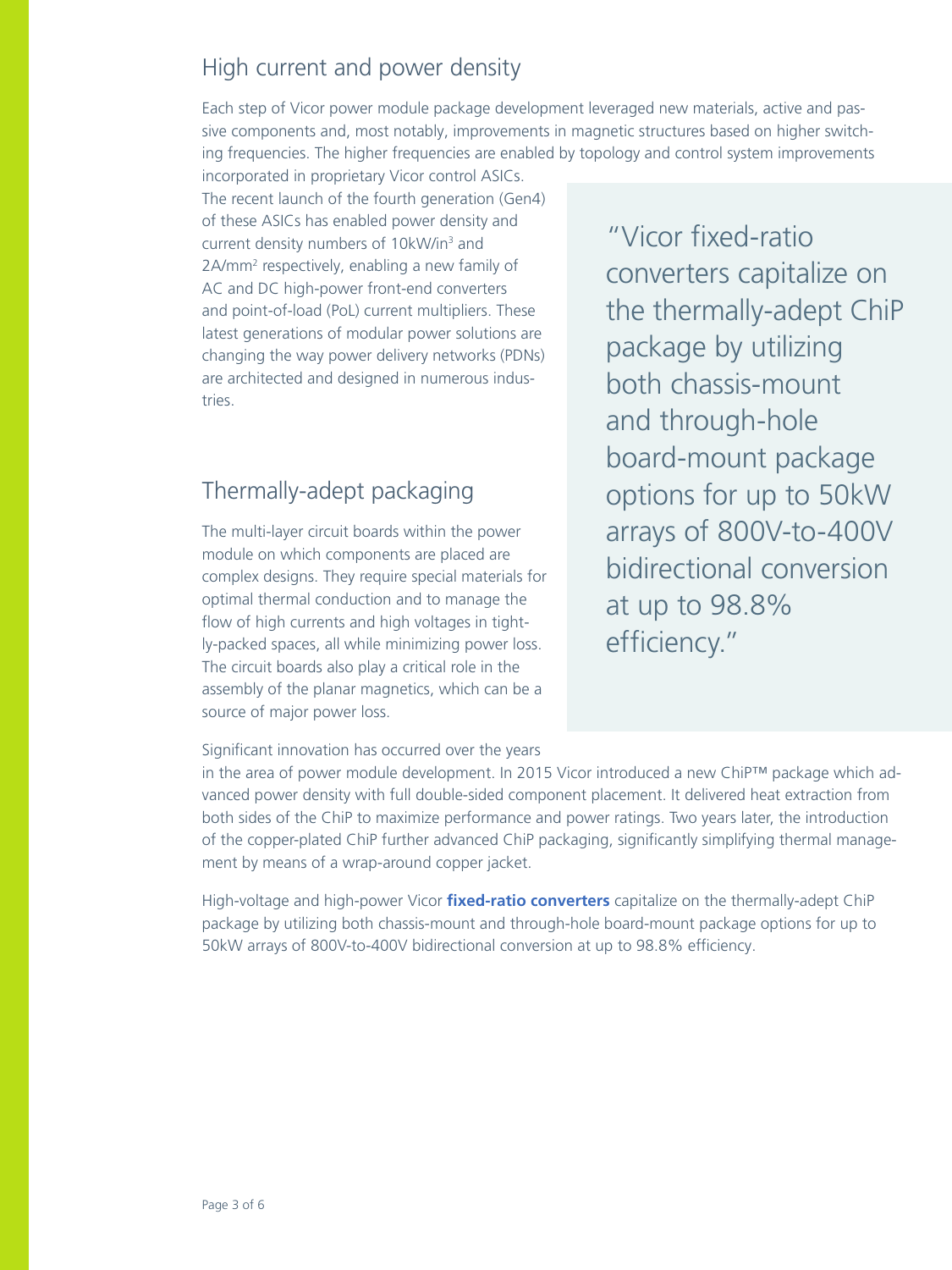#### Integrated magnetics

Materials science plays a big role in advancing power package performance, especially when switching at multiple-MHz levels. Of the several magnetic components in a power module, some are related to the gate-drive circuits for the main power switches and are very small, low-power assemblies. Gate-drive transformers play a major role in minimizing gate-drive losses and have been optimized over many years and cycles of learning.

The main energy storage core for the converter or regulator plays the critical role in overall module performance and can be one of the main sources of power loss. The core, its windings and PCB material compositions are continually optimized for higher switching frequencies, higher power levels and lower output resistances to reduce power losses and increase efficiencies. By integrating the energy storage inductor or transformer into the power module and maximizing its performance, the

power‑system designer is relieved of the often difficult and time-consuming process of optimizing the power converter magnetics, and they can achieve a reduction in the overall power system footprint. One Vicor power module family that captures all of these critical design elements is the **[current multiplier](http://www.vicorpower.com/press-room/hydra-ii)**, which is now powering some of the most advanced GPUs and AI processors in high-performance computing applications. Vicor **[VTM™](http://www.vicorpower.com/dc-dc-converters-board-mount/vtm-current-multiplier)**, **[MCM™](http://www.vicorpower.com/industries-and-innovations/power-on-package)** and GCM™ are capable of delivering over 1000 amps, while directly converting 48V to sub‑1V levels. The integrated planar magnetics in these devices have been optimized over 20 years and current multipliers now achieve current density levels of 2A/mm<sup>2</sup> with even further advances planned for the near future.

## Compatibility with high-volume PCB assembly techniques

Surface-mount reflow soldering is used by all of the high-volume contract manufacturers (CMs) around the world. The new Vicor SM‑ChiP is a

"The new Vicor SM-ChiP™ is a plated, overmolded package intended for surface-mount attachment to a printed circuit board and is compatible with CM manufacturing techniques and equipment."

plated, overmolded package intended for surface‑mount attachment to a printed circuit board and is compatible with CM manufacturing techniques and equipment. The electrical and thermal connections of the package are formed through soldered connections to plated castellation terminal features along the perimeter of the module and continuous plated surfaces of the main package body. SM-ChiPs are compatible with tin-lead and lead-free solder alloys as well as water-soluble and no-clean flux chemistries; they can also be picked-and-placed onto the PCB. The package has also been designed to withstand multiple reflows for multi-sided PCB assemblies. Detailed **SM-ChiP™ Re[flow Soldering Recommendations](http://www.vicorpower.com/documents/application_notes/an-701-SM-ChiP-SolderingRecommendations-VICOR.pdf)** are also provided by Vicor to ensure successful implementation.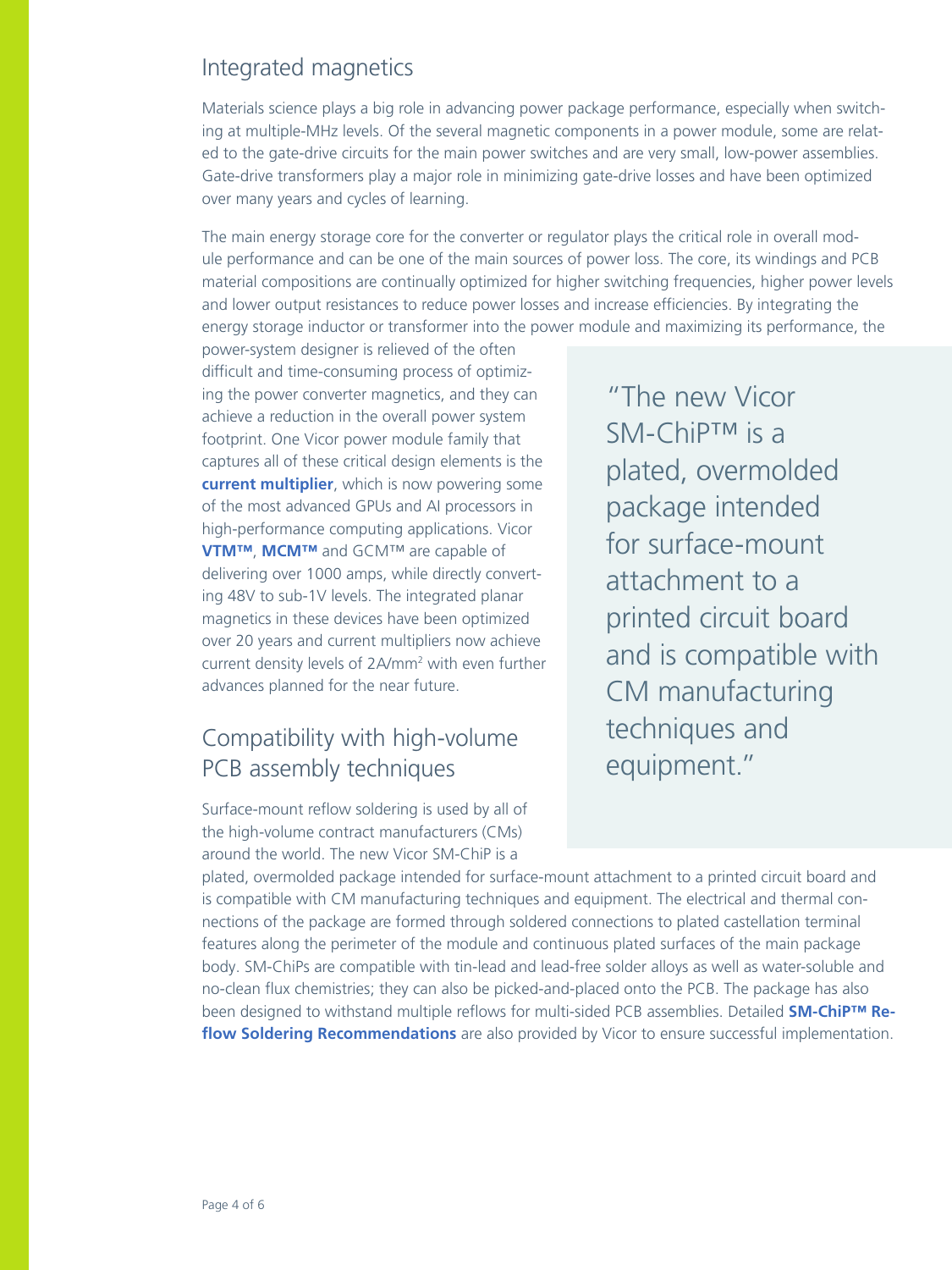## High‑volume automated power module manufacturing

The original Vicor VI Chip® package was also an overmolded package but was manufactured using individual-cavity construction. In contrast, the new ChiP™ is made and cut from a standard-size panel and make full use of both sides of the module's internal PCB for active and passive components.



Figure 2: The new panel manufacturing process was another innovation for the power industry. ChiPs are all cut from the same size panel, enabling an automated high-volume manufacturing process.



Thermal management of this package requires double-sided cooling to maximize performance and power density. Making and cutting ChiPs from panels is very similar the way silicon chips are made and cut from wafers, but whatever the power level, current level or voltage level of the module, ChiPs are all cut from the same size panel, enabling a manufacturing operation that is streamlined, high-volume and very scalable.